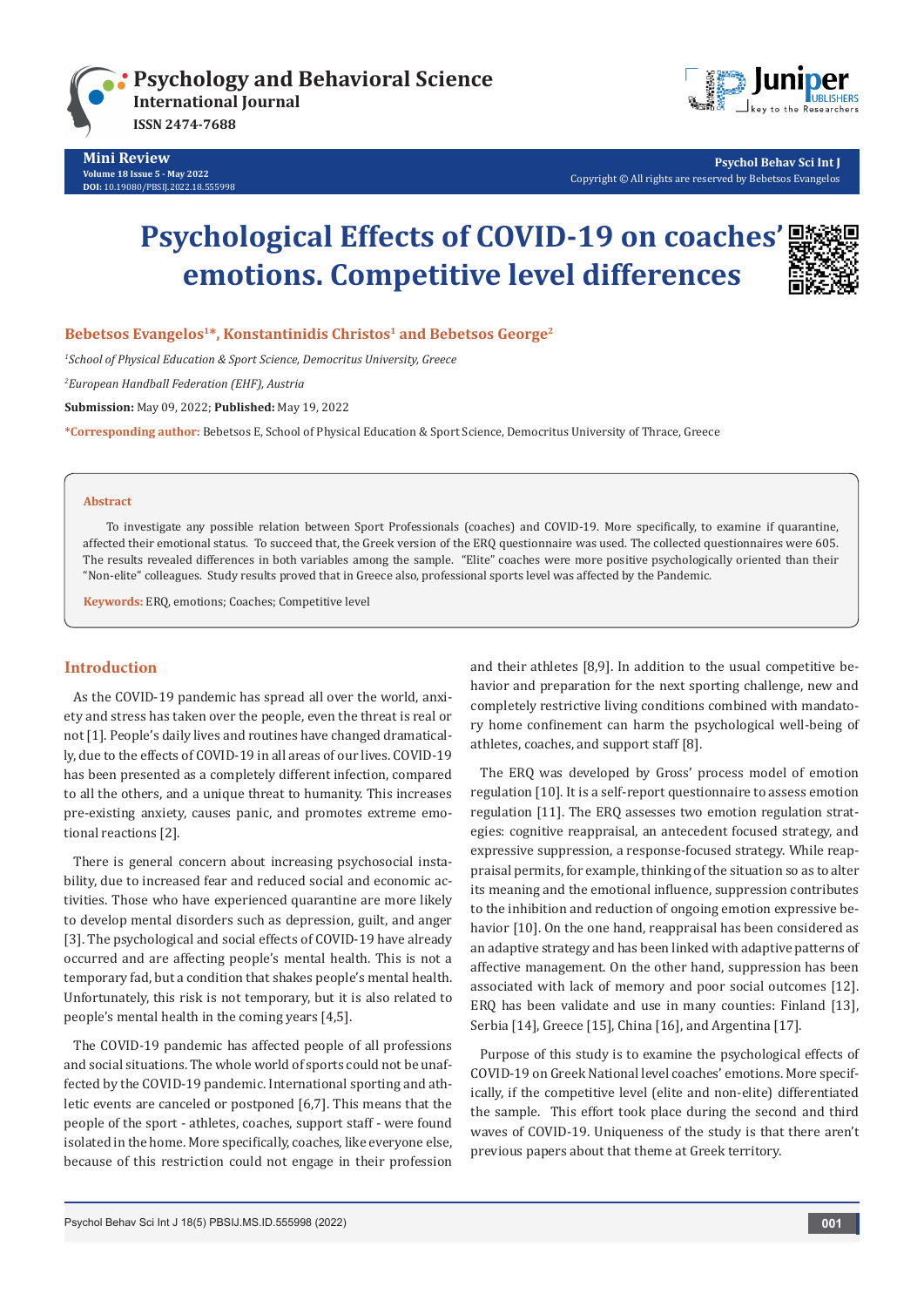# **Method**

### **Participants**

The sample consisted of 605 adult Sport Professionals (i.e., coaches). Following the classification used by for athletes, coaches were classified as "elite" 328 (545,2%) when working at the national and international levels, and "non-elite" 277 (45,8%), when working at the local and regional levels.

## **Materials**

For the completion of the survey, the researchers used the Greek version [15] of the "Emotion Regulation Questionnaire, (ERQ)" [11]. The instrument consists of two dimensions and 10 items scored using a 7-point Likert type scale ranging from 1 (strongly disagree) to 7 (strongly agree). The first dimension, labeled "Reappraisal" consisted of six items while the second dimension, "Suppression" consisted in the remaining four items.

### **Procedure**

Research data was collected using an electronic form / questionnaire (Google Form), as the researchers considered its use mandatory in compliance with the new Coronavirus protection rules (COVID-19), avoiding unnecessary physical contact. Data collection period lasted three months (Oct-Dec 2021). The reason for selecting the specific period is related to the duration of the outbreak of COVID-19 and its mandatory inclusion, in Greece.

#### **Result**

The internal consistency of the factors was for (1) for "Reappraisal" .83, and (2) for "Suppression" .78.

In continuation, ANOVA analyses were conducted to find possible competitive level differences among coaches. The analyses revealed the following statistical significant differences:

a) For Reappraisal: F1,604=3,736, p< .05. More specifically, the post hoc multiple comparisons Scheffe tests indicated differences between "Elite" coaches (M=2,68, SD=.66) and "Nonelite" (M=2,50, SD=.66).

b) For Suppression: F1,604=4,082, p< .001. More specifically, the post hoc multiple comparisons Scheffe tests indicated differences between "Non-elite" coaches (M=3,22, SD=.74) and "Elite" (M=3,012, SD=.79).

#### **Discussion**

The results showed "Elite" coaches cope better with stress than non-elite ones. Even though that previous research indicated that higher competitive level might be associated more stressful conditions [18], on the other hand, elite professionals might work on highly structured sport teams and organizations were the professional support upon their work in highly focused [19,20], and they have developed greater abilities on copying with stressful situations [21,22]. Additionally, "Non-elite" coaches might have been working with athletes who divested from their athletic role [9]. As

Greece belongs to the sphere of western countries, this perception is very likely to have been adopted by Greek sport society.

## **Conclusion and Recommendations**

Possible limitations of the present study should be mentioned, such as the psychological state of individuals in such difficult and unprecedented circumstances. Therefore, follow-up investigations could focus on taking into behaviors in the upcoming months, provided that society has returned to its previous, "normal", status.

# **References**

- 1. [WHO \(2020\) Coronavirus Disease 2019 \(COVID-19\): Situation](https://www.who.int/docs/default-source/coronaviruse/situation-reports/20200312-sitrep-52-covid)  [Report-52. WHO, Switzerland.](https://www.who.int/docs/default-source/coronaviruse/situation-reports/20200312-sitrep-52-covid)
- 2. [Kim SW, Su KP \(2020\) Using psychoneuroimmunity against COVID-19.](https://pubmed.ncbi.nlm.nih.gov/32234338/)  [Brain Behavior and Immunity 87: 4-5.](https://pubmed.ncbi.nlm.nih.gov/32234338/)
- 3. [Brooks SK, Webster RK, Smith LE, Woodland L, Wessely S, et al. \(2020\)](https://nccdh.ca/resources/entry/the-psychological-impact-of-quarantine-and-how-to-reduce-it-rapid-review-of,%20395(10227),%20912-920)  [Resource Library.](https://nccdh.ca/resources/entry/the-psychological-impact-of-quarantine-and-how-to-reduce-it-rapid-review-of,%20395(10227),%20912-920)
- 4. [Bebetsos E, Konstantinidis C, Konstantoulas D \(2021\) The Coronavirus](https://pesquisa.bvsalud.org/global-literature-on-novel-coronavirus-2019-ncov/resource/pt/covidwho-1158756)  [pandemic \(COVID-19\) and Physical Activity: The important role of](https://pesquisa.bvsalud.org/global-literature-on-novel-coronavirus-2019-ncov/resource/pt/covidwho-1158756)  [gender and age. Archives of Hellenic Medicine](https://pesquisa.bvsalud.org/global-literature-on-novel-coronavirus-2019-ncov/resource/pt/covidwho-1158756) 38(2): 231-236.
- 5. [Ford T, Vizard T, Sadler K, McManus S, Goodman A, et al. \(2020\) Data](https://pubmed.ncbi.nlm.nih.gov/31953946/)  [resource profile: the mental health of children and young people](https://pubmed.ncbi.nlm.nih.gov/31953946/)  surveys (MHCYP). [Int J Epidemiol 49\(2\): 363-364g.](https://pubmed.ncbi.nlm.nih.gov/31953946/)
- 6. [Corsini A, Bisciotti GN, Eirale C, Volpi P \(2020\) A critical perspective](https://bjsm.bmj.com/content/54/20/1186)  [from the Italian experience and a call for action. British Journal of](https://bjsm.bmj.com/content/54/20/1186)  [Sports Medicine 54\(20\): 1186-1187.](https://bjsm.bmj.com/content/54/20/1186)
- 7. [Gallego V, Nishiura H, Sah R, Rodriguez-Morales AJ \(2020\) The](https://pubmed.ncbi.nlm.nih.gov/32112859/)  [COVID-19 outbreak and implications for the Tokyo 2020 Summer](https://pubmed.ncbi.nlm.nih.gov/32112859/)  [Olympic Games. Travel Med Infect Dis 34: 101604.](https://pubmed.ncbi.nlm.nih.gov/32112859/)
- 8. [Santi G, Quartiroli A, Costa S, Di Fronso S, Montesano C, et al. \(2021\)](https://pubmed.ncbi.nlm.nih.gov/33584438/)  [The Impact of the COVID-19 Lockdown on Coaches' Perception of](https://pubmed.ncbi.nlm.nih.gov/33584438/)  [Stress and Emotion Regulation Strategies. Front Psychol 11: 601743.](https://pubmed.ncbi.nlm.nih.gov/33584438/)
- 9. [Costa S, Santi G, di Fronso S, Montesano C, Di Gruttola, et al. \(2020\)](https://link.springer.com/article/10.1007/s11332-020-00677-9)  [Athletes and adversities: athletic identity and emotional regulation in](https://link.springer.com/article/10.1007/s11332-020-00677-9)  [time of COVID-19. Sport Sciences for Health 16\(4\): 609-618.](https://link.springer.com/article/10.1007/s11332-020-00677-9)
- 10. [Gross JJ \(1998\) Antecedent- and response-focused emotion regulation:](https://pubmed.ncbi.nlm.nih.gov/9457784/)  [divergent consequences for experience, expression, and physiology. J](https://pubmed.ncbi.nlm.nih.gov/9457784/)  [Pers Soc Psychol 74\(1\): 224-237.](https://pubmed.ncbi.nlm.nih.gov/9457784/)
- 11. [Gross JJ, John OP \(2003\) Individual differences in two emotion](https://pubmed.ncbi.nlm.nih.gov/12916575/)  [regulation processes: implications for affect, relationships, and well](https://pubmed.ncbi.nlm.nih.gov/12916575/)[being. J Pers Soc Psychol 85\(2\): 348-362.](https://pubmed.ncbi.nlm.nih.gov/12916575/)
- 12. [Sala MN, Molina P, Abler B, Kessler H, Vanbrabant L, et al. \(2012\)](https://psycnet.apa.org/record/2012-29560-011)  [Measurement invariance of the emotion regulation questionnaire](https://psycnet.apa.org/record/2012-29560-011)  [\(ERQ\). a cross-national validity study. European Journal of](https://psycnet.apa.org/record/2012-29560-011)  [Developmental Psychology 9\(6\): 751-757.](https://psycnet.apa.org/record/2012-29560-011)
- 13. [Westerlund M, Santtila P \(2018\) A Finnish adaptation of the emotion](https://www.tandfonline.com/doi/abs/10.1080/19012276.2018.1443279)  [regulation questionnaire \(ERQ\) and the difficulties in emotion](https://www.tandfonline.com/doi/abs/10.1080/19012276.2018.1443279)  [regulation scale \(DERS-16\). Nordic Psychology 70\(4\): 304-323.](https://www.tandfonline.com/doi/abs/10.1080/19012276.2018.1443279)
- 14. [Popov S, Janičić B, Dinić B \(2016\) Validation of the Serbian adaptation of](https://primenjena.psihologija.ff.uns.ac.rs/index.php/pp/article/view/1635)  [the Emotion Regulation Questionnaire \(ERQ\). Primenjenapsihologija](https://primenjena.psihologija.ff.uns.ac.rs/index.php/pp/article/view/1635)  [9\(1\): 63-81.](https://primenjena.psihologija.ff.uns.ac.rs/index.php/pp/article/view/1635)
- 15. Bebetsos E, Konstantinidis C, Filippou F, Bebetsos G. Emotion regulation questionnaire: Validity and reliability study in Greece. Archives of Hellenic Medicine.
- 16. [Wang D, Yuan B, Han H, Wang C \(2020\) Validity and reliability of](https://psycnet.apa.org/record/2020-29926-001)  [emotion regulation questionnaire \(erq\) in chinese rural-to-urban](https://psycnet.apa.org/record/2020-29926-001)  [migrant adolescents and young adults. Current Psychology, pp. 1-8.](https://psycnet.apa.org/record/2020-29926-001)
- 17. [delValle MV, Andres ML, Urquijo S, Zamora EV, Mehta A, et al. \(2021\)](https://journals.sagepub.com/doi/abs/10.1177/00332941211021343)  [Argentinean Adaptation and Psychometric Properties of the Emotion](https://journals.sagepub.com/doi/abs/10.1177/00332941211021343)